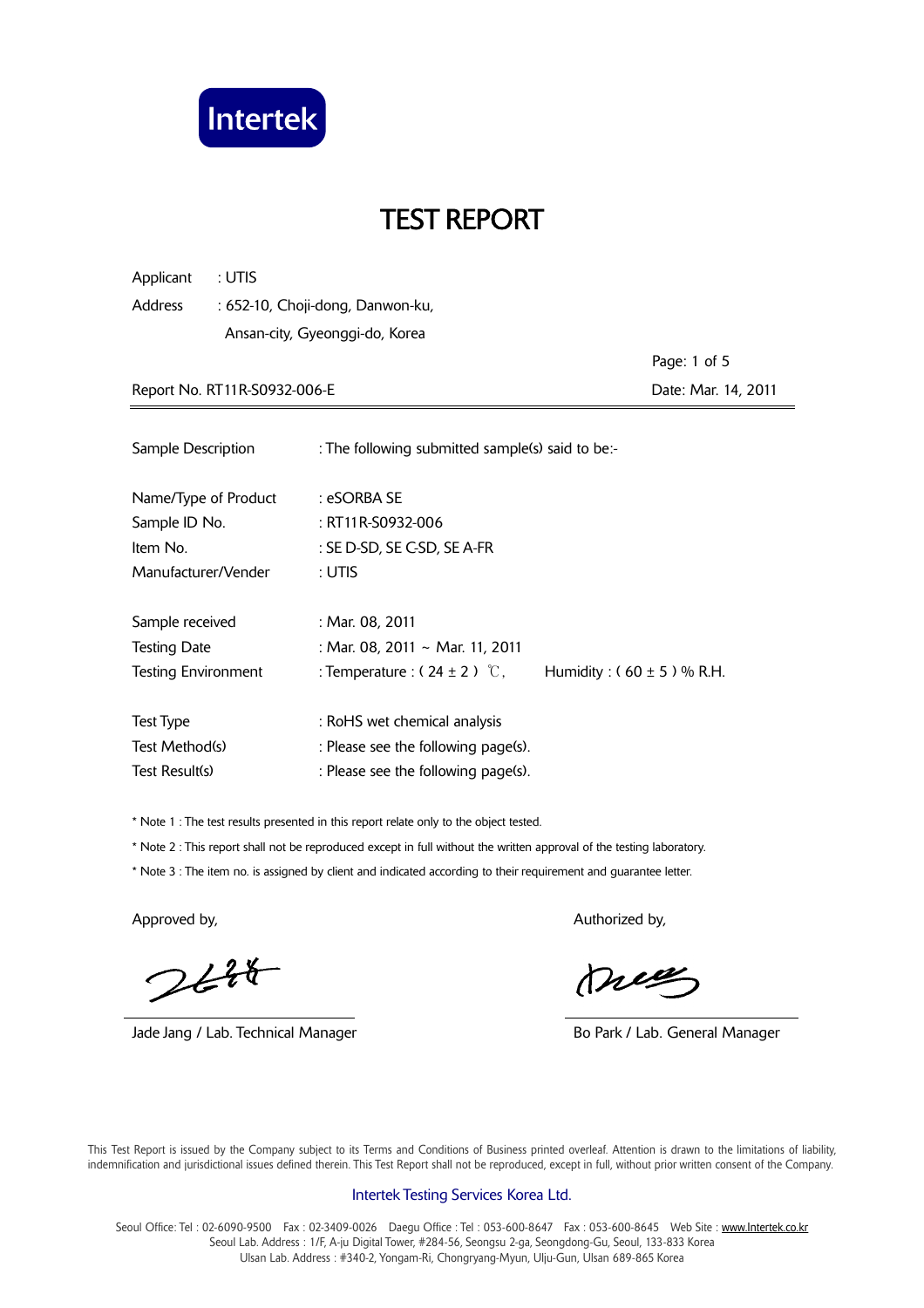

Report No. RT11R-S0932-006-E **Date: Mar. 14, 2011** 

Page: 2 of 5

Sample ID No. : RT11R-S0932-006 Sample Description : eSORBA SE

| <b>Test Item</b>                                           | Unit  | <b>Test Method</b>                                                                                                                                                                                                  | <b>MDL</b>     | Result |
|------------------------------------------------------------|-------|---------------------------------------------------------------------------------------------------------------------------------------------------------------------------------------------------------------------|----------------|--------|
| Cadmium (Cd)                                               | mg/kg | With reference to<br>IEC 62321 Edition 1.0: 2008,<br>by acid digestion and<br>determined by ICP-OES                                                                                                                 | 0.5            | N.D.   |
| Lead (Pb)                                                  | mg/kg |                                                                                                                                                                                                                     | 5              | N.D.   |
| Mercury (Hg)                                               | mg/kg |                                                                                                                                                                                                                     | $\overline{2}$ | N.D.   |
| Hexavalent Chromium (Cr <sup>6+</sup> )<br>(For non-metal) | mg/kg | With reference to<br>IEC 62321 Edition 1.0: 2008,<br>by alkaline digestion and<br>determined by UV-VIS<br>Spectrophotometer                                                                                         | 1              | N.D.   |
| Polybrominated Biphenyl (PBBs)                             |       |                                                                                                                                                                                                                     |                |        |
| Monobromobiphenyl                                          | mg/kg | 5<br>5<br>5<br>5<br>With reference to<br>5<br>IEC 62321 Edition 1.0 : 2008,<br>by solvent extraction and<br>5<br>determined by GC/MS<br>5<br>5<br>5<br>5                                                            |                | N.D.   |
| Dibromobiphenyl                                            | mg/kg |                                                                                                                                                                                                                     |                | N.D.   |
| Tribromobiphenyl                                           | mg/kg |                                                                                                                                                                                                                     |                | N.D.   |
| Tetrabromobiphenyl                                         | mg/kg |                                                                                                                                                                                                                     |                | N.D.   |
| Pentabromobiphenyl                                         | mg/kg |                                                                                                                                                                                                                     |                | N.D.   |
| Hexabromobiphenyl                                          | mg/kg |                                                                                                                                                                                                                     |                | N.D.   |
| Heptabromobiphenyl                                         | mg/kg |                                                                                                                                                                                                                     |                | N.D.   |
| Octabromobiphenyl                                          | mg/kg |                                                                                                                                                                                                                     |                | N.D.   |
| Nonabromobiphenyl                                          | mg/kg |                                                                                                                                                                                                                     |                | N.D.   |
| Decabromobiphenyl                                          | mg/kg |                                                                                                                                                                                                                     |                | N.D.   |
| Polybrominated Diphenyl Ether (PBDEs)                      |       |                                                                                                                                                                                                                     |                |        |
| Monobromodiphenyl ether                                    | mg/kg |                                                                                                                                                                                                                     | 5              | N.D.   |
| Dibromodiphenyl ether                                      | mg/kg | 5<br>5<br>5<br>With reference to<br>$\overline{5}$<br>IEC 62321 Edition 1.0: 2008,<br>$\overline{5}$<br>by solvent extraction and<br>determined by GC/MS<br>$\overline{5}$<br>$\overline{5}$<br>5<br>$\overline{5}$ |                | N.D.   |
| Tribromodiphenyl ether                                     | mg/kg |                                                                                                                                                                                                                     |                | N.D.   |
| Tetrabromodiphenyl ether                                   | mg/kg |                                                                                                                                                                                                                     |                | N.D.   |
| Pentabromodiphenyl ether                                   | mg/kg |                                                                                                                                                                                                                     |                | N.D.   |
| Hexabromodiphenyl ether                                    | mg/kg |                                                                                                                                                                                                                     |                | N.D.   |
| Heptabromodiphenyl ether                                   | mg/kg |                                                                                                                                                                                                                     |                | N.D.   |
| Octabromodiphenyl ether                                    | mg/kg |                                                                                                                                                                                                                     |                | N.D.   |
| Nonabromodiphenyl ether                                    | mg/kg |                                                                                                                                                                                                                     | N.D.           |        |
| Decabromodiphenyl ether                                    | mg/kg |                                                                                                                                                                                                                     | N.D.           |        |

Tested by : Nikkie Lee, Leo Kim, Ellen Jung, Jessica Kang

Notes :  $mg/kg = ppm = parts per million$  $\leq$  = Less than  $N.D. = Not detected ( **MDL**)$ MDL = Method detection limit

 This Test Report is issued by the Company subject to its Terms and Conditions of Business printed overleaf. Attention is drawn to the limitations of liability, indemnification and jurisdictional issues defined therein. This Test Report shall not be reproduced, except in full, without prior written consent of the Company.

### Intertek Testing Services Korea Ltd.

Seoul Office: Tel: 02-6090-9500 Fax: 02-3409-0026 Daegu Office: Tel: 053-600-8647 Fax: 053-600-8645 Web Site: www.Intertek.co.kr Seoul Lab. Address : 1/F, A-ju Digital Tower, #284-56, Seongsu 2-ga, Seongdong-Gu, Seoul, 133-833 Korea Ulsan Lab. Address : #340-2, Yongam-Ri, Chongryang-Myun, Ulju-Gun, Ulsan 689-865 Korea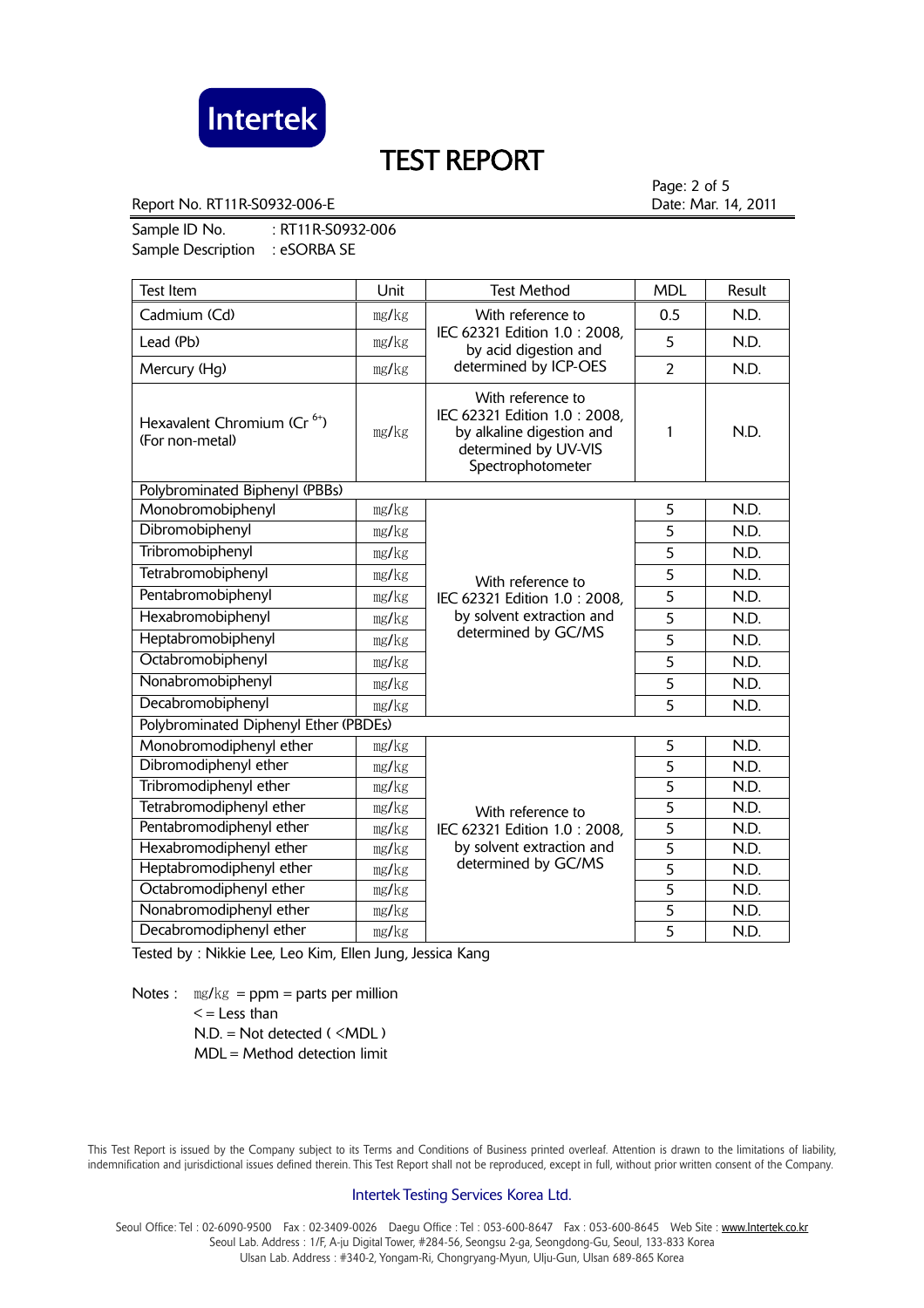

Report No. RT11R-S0932-006-E **Date: Mar. 14, 2011** 

Page: 3 of 5

Sample ID No. : RT11R-S0932-006 Sample Description : eSORBA SE

| Test Item     | Unit  | <b>Test Method</b>                                                                    | <b>MDL</b> | Result |
|---------------|-------|---------------------------------------------------------------------------------------|------------|--------|
| Bromine (Br)  | mg/kg | With reference to EN 14582,<br>by oxygen combustion with<br>bomb and determined by IC | 30         | N.D.   |
| Chlorine (Cl) | mg/kg | With reference to EN 14582,<br>by oxygen combustion with<br>bomb and determined by IC | 30         | N.D.   |
| Fluorine (F)  | mg/kg | With reference to EN 14582,<br>by oxygen combustion with<br>bomb and determined by IC | 30         | N.D.   |
| lodine (l)    | mg/kg | With reference to EN 14582,<br>by oxygen combustion with<br>bomb and determined by IC | 30         | N.D.   |

Tested by : Nikkie Lee

Notes :  $\text{mg/kg} = \text{ppm} = \text{parts per million}$  $\leq$  = Less than N.D. = Not detected ( <MDL ) MDL = Method detection limit

\* View of sample as received;-



 This Test Report is issued by the Company subject to its Terms and Conditions of Business printed overleaf. Attention is drawn to the limitations of liability, indemnification and jurisdictional issues defined therein. This Test Report shall not be reproduced, except in full, without prior written consent of the Company.

### Intertek Testing Services Korea Ltd.

Seoul Office: Tel: 02-6090-9500 Fax: 02-3409-0026 Daegu Office: Tel: 053-600-8647 Fax: 053-600-8645 Web Site: www.Intertek.co.kr Seoul Lab. Address : 1/F, A-ju Digital Tower, #284-56, Seongsu 2-ga, Seongdong-Gu, Seoul, 133-833 Korea Ulsan Lab. Address : #340-2, Yongam-Ri, Chongryang-Myun, Ulju-Gun, Ulsan 689-865 Korea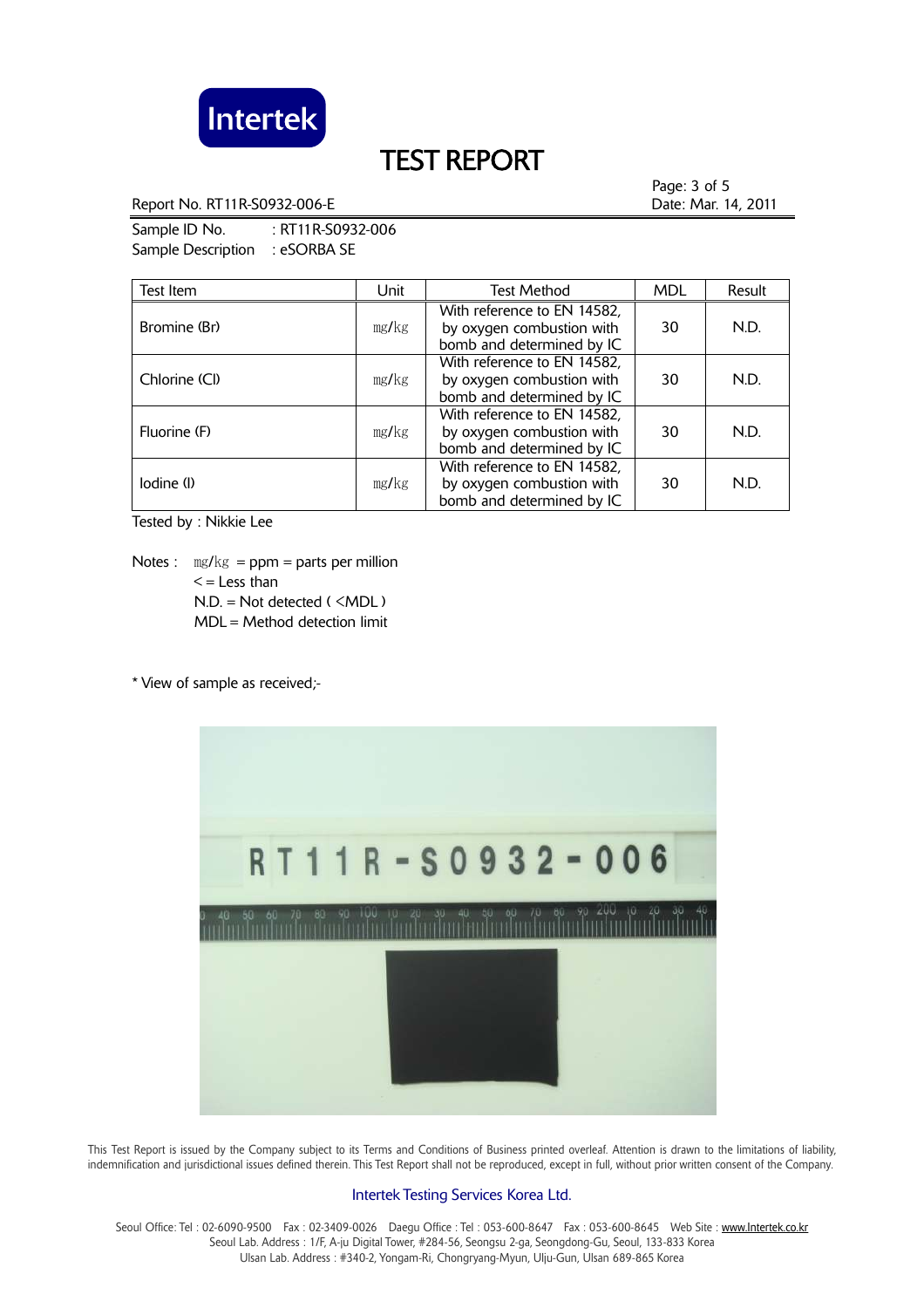

Report No. RT11R-S0932-006-E **Date: Mar. 14, 2011** 

Page: 4 of 5

Sample ID No. : RT11R-S0932-006 Sample Description : eSORBA SE



Remarks :

\*1 : List of appropriate acid:

| Material    | Acid added for digestion                                       |  |
|-------------|----------------------------------------------------------------|--|
| Polymers    | $HNO3 HCl, HF, H2O2, H3BO3$                                    |  |
| Metals      | $HNO3$ , HCI, HF                                               |  |
| Electronics | $HNO3$ , HCl, H <sub>2</sub> O <sub>2</sub> , HBF <sub>4</sub> |  |

 This Test Report is issued by the Company subject to its Terms and Conditions of Business printed overleaf. Attention is drawn to the limitations of liability, indemnification and jurisdictional issues defined therein. This Test Report shall not be reproduced, except in full, without prior written consent of the Company.

### Intertek Testing Services Korea Ltd.

Seoul Office: Tel : 02-6090-9500 Fax : 02-3409-0026 Daegu Office : Tel : 053-600-8647 Fax : 053-600-8645 Web Site : www.Intertek.co.kr Seoul Lab. Address : 1/F, A-ju Digital Tower, #284-56, Seongsu 2-ga, Seongdong-Gu, Seoul, 133-833 Korea Ulsan Lab. Address : #340-2, Yongam-Ri, Chongryang-Myun, Ulju-Gun, Ulsan 689-865 Korea